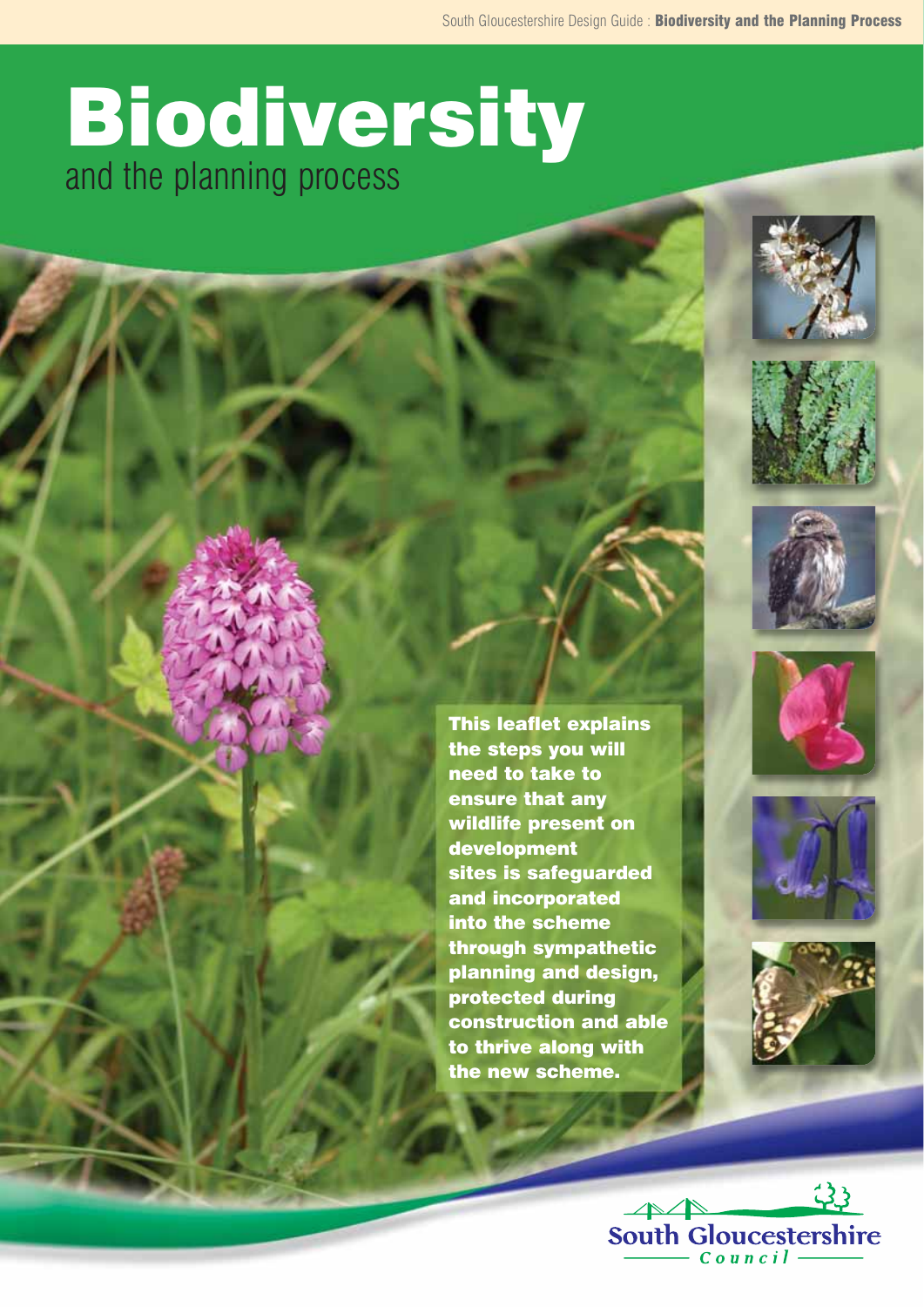Biodiversity plays a role in enriching all our lives. It provides many of the essentials for our existence, such as oxygen, water, food, medicines, building materials and clothing. Locally, biodiversity is critical in determining a distinctive local character, whether it is limestone grassland, estuaries, woodland or the urban environment of towns or cities, and in contributing towards a better quality of life. Despite being fundamental to our existence, however, the world is losing its biodiversity at an ever-increasing rate. In the UK alone, over a 100 species have been lost in the last century, with many more species and habitats threatened and the rate of loss worldwide is now so serious that direct action is needed to arrest these declines.

### National Policy & the UK Biodiversity Action Plan

In 1992, over 150 world leaders attended the Convention on Biological Diversity, held at the first Earth Summit in Rio de Janeiro. It acknowledged that the planet's biodiversity was being severely depleted and agreed to contribute towards conserving and restoring it.

In response to this, the Government published the UK Biodiversity Action Plan (UKBAP) in 1994. This included a list of species of plants, animals and types of habitat that, due to dramatic declines, were rare and threatened and in need of efforts to regenerate populations. An Action Plan was drawn up for each individual species or habitat, comprising a series of targets, activities and timetables for the work. However, the Government recognised that biodiversity is ultimately lost or conserved at a local level and during the last few years a range of public or private bodies have produced Local Action Plans. The emerging Biodiversity Action Plan for South Gloucestershire embodies the Council's commitment and contribution to the UKBAP.

The South Gloucestershire BAP interlinks with, and contributes to, the Avon Biodiversity Action Plan, which has been produced on behalf of the Avon Biodiversity Partnership (including South Gloucestershire Council) and which forms the overarching conservation strategy for the Avon area.

#### The Biodiversity Action Plan Process within South Gloucestershire

Working in partnership with a range of bodies locally, regionally and nationally is widely acknowledged as being critical to the success of Action Plans. In South Gloucestershire, two groups - the Wider Partnership and the Topic Group - assist the Council in producing, guiding and implementing its Biodiversity Action Plan.

- *The Wider Partnership consists of statutory and non-statutory nature conservation bodies*
- *The Topic Group comprises local Wildlife Group members, Parish representatives and members of the public*

These two forums have identified a range of habitats and species of both plants and animals for which Action Plans will be written. Some of these species are protected under national or international law: others are familiar species that are now becoming increasingly rare at a local level. Together, however, they provide a list that is broadly representative of the variety of wildlife and semi-natural habitats found throughout South Gloucestershire. The titles of the individual Habitat Action Plans have deliberately been kept broad, to enable them to include more than just one of the Priority Habitats on the UKBAP

### *The Policy Context*

The South Gloucestershire Local Plan Revised Deposit Draft (incorporating proposed modifications) March 2005 includes a range of policies (L7, L8, L9 & L10) on nature conservation (revered to in the Local Plan). In particular, L10 sets out the Council's policy on biodiversity:

*'Development which would directly or indirectly have an adverse effect on a nationally or internationally protected species of flora or fauna, or species or habitats listed in national, regional or local Biodiversity Action Plans, will not be permitted unless any damaging effects are capable of being avoided, overcome or offset by mitigation measures'.*

Policy L10 accords with *'Working with the grain of nature: a biodiversity strategy for England',* the Government's national strategy on biodiversity. It is also consistent with Planning Policy Statement 9: Biodiversity and Geological Conservation (PPS9), Policy EN1of the Regional Planning Guidance for the South West (RPG 10) on landscape and biodiversity and Policy 18 of the Joint Replacement Structure Plan:

*'..In order to ensure no net loss of biodiversity interest, Local Plans should set out policies to ensure that new development assists in the retention of existing habitats, important species, buffer areas and landscape features of major importance for wildlife. Priority should be given to enhancing the overall ecological quality, extent, capacity, structure and functioning of locations and the surrounding ecological network by creating new habitats, buffer areas and landscape features...'*

Additionally, Policy D1 of the Local Plan requires good quality design in new development, including with respect to nature conservation:

*'Development will only be permitted where good standards of site planning and design are achieved. In particular, proposals will be required to demonstrate that: ...existing features of landscape, nature conservation, heritage or amenity value, including rights of way, are safeguarded and enhanced through incorporation into development...'*

### *Background*

### What is biodiversity?

The word 'biodiversity' is used to describe the wealth and variety, or biological diversity, of all life on this Earth. It includes all plants and animals, as well as the habitats, soils and rocks in which they occur, and applies to all environments, from urban to coastal, from woods to open countryside, whether locally, nationally or internationally.

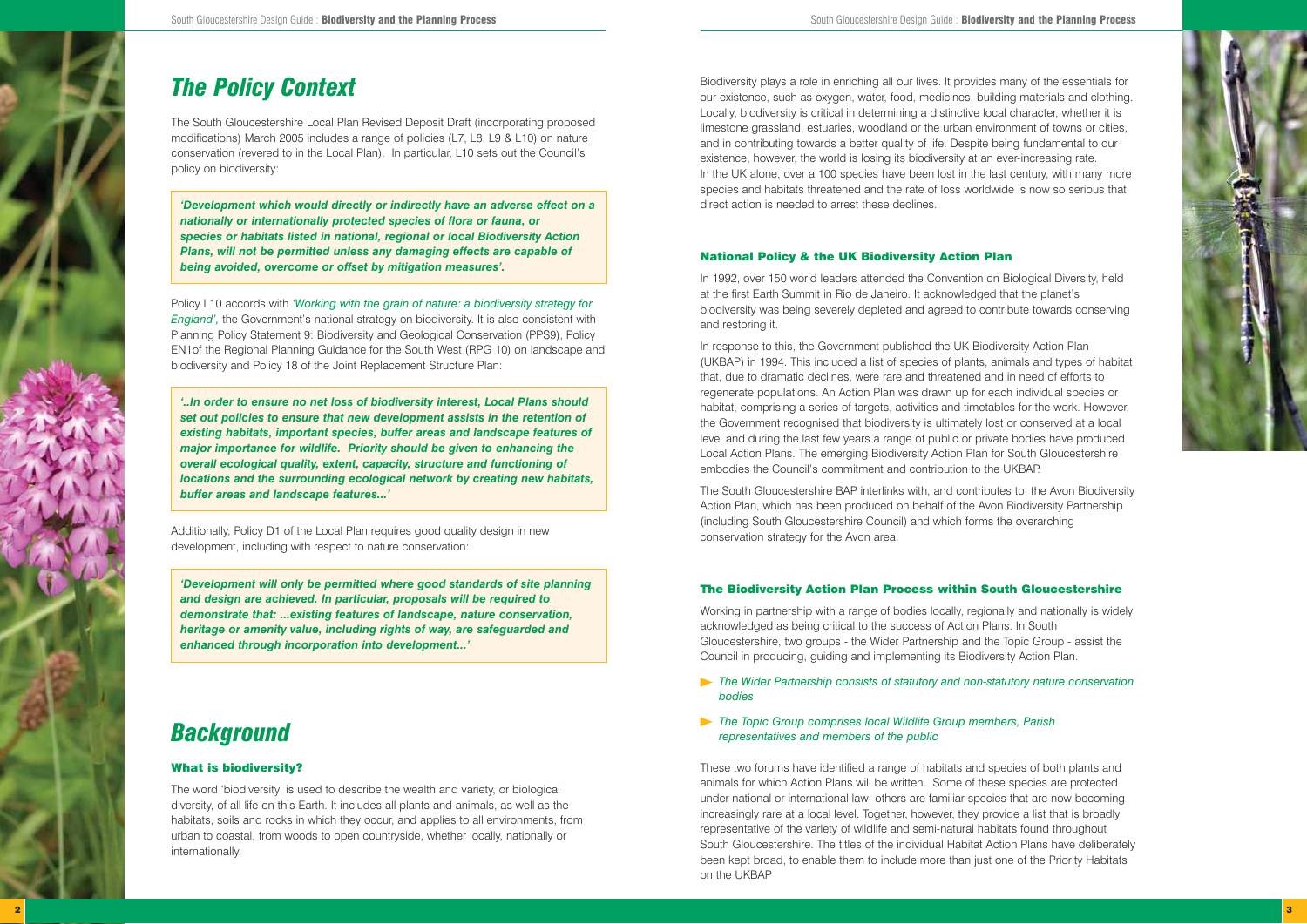

*Areas of grassland or traditional hay meadows rich in wild flowers*

#### *Habitat:* Old Meadows & Pastures



*All standing or flowing water including ditches, rivers, streams and ponds*

#### *Habitat:* Ponds, Rhynes, Rivers & Water Bodies



*Of value for farm birds like corn bunting or rare flowers (arable weeds)*

#### *Habitat:* Arable Farmland



*Boundary features to fields, including dry stone walls, species-rich hedges and grass strips throughout South Gloucestershire*

#### *Habitat:* Hedges & Field Margins



*Areas of grazing and marshland alongside the Severn*



*Estuary*

#### *Habitat:* Coastal Saltmarsh/Floodplain Grazing



*Areas of broadleaf woodland (mainly oak and ash) scattered over South Gloucestershire, which have existed since at least 1600 AD*

#### *Habitat:* Ancient (Semi-Natural) Woodland



*An internationally threatened species of stonewort (a class of green algae), found at one location in South Gloucestershire*

#### *Species:* Tassel Stonewort



*An uncommon member of the lily family, found in open woodland or along hedgerows or roads in a few locations in South Gloucestershire* 

#### *Species:* Bath Asparagus



*A small, golden-furred mammal usually associated with speciesrich hedgerows and native broadleaved woodland.*

#### *Species:* Dormouse



*A once familiar British bird of gardens and hedgerows, having suffered a marked decline*

#### *Species:* Bullfinch



*Rare, and the only native species of crayfish, typically found in alkaline streams and rivers* 

#### *Species:* White-Clawed Crayfish



*The largest native species of newt, now rare and declining in lowland Britain. Its habitat consists of ponds or bodies of water surrounded by rough grassland, hedges, scrub and woodland*

#### *Species:* Great Crested Newt



*A scarce but distinctive bird of prey traditionally associated with farmland and rough grassland*

#### *Species:* Barn Owl



*A once common British mammal, found in domestic gardens, now increasingly scarce* 

#### *Species:* Hedgehog



*A berry-bearing tree found in woods and occasionally hedgerows, rare in South Gloucestershire* 

#### *Species:* Wild Service Tree



*A member of the Pea family with lilac-purple flowers, found in scrub or grassland such as roadside verges*

#### *Species:* Bithynian Vetch



*Scarce but well known for its green luminescence at night. Found on limestone grassland, and along hedges and woodland rides*

#### *Species:* Glow Worm



*Traditionally found in hedgerows, woodland and mature gardens, but has declined markedly* 

#### *Species:* Song Thrush



*A rare member of the buttercup family, found in bare mud alongside ponds and occurring at only one site in South Gloucestershire*

#### *Species:* Adder's Tongue Spearwort



*A once common reptile, found in old mature gardens, allotments and rough ground*

#### *Species:* Slow-Worm



Copyright/Credits *Photographs reprinted courtesy of:*

| Bithynian Vetch - Robert Ford/Nature Portfolio                              |
|-----------------------------------------------------------------------------|
| Song Thrush - Mark Hamblin/RSPB Images                                      |
| Wild Service Tree - Offwell Woodland & Wildlife Trust<br>(www.offwell.info) |
| Adder's Tonque Spearwort - Robert Gibbons                                   |
| Slow-Worm - Jim Foster/Frog Life                                            |
| White-Clawed Crayfish - Environment Agency                                  |
| Great Crested Newt - Jim Foster/Frog Life                                   |
| Dormouse - EN/John Robinson                                                 |
| Little Owl front cover/Barn Owl - lan McGuire, Hawk & Owl Trust             |
| <b>Bullfinch - Graham Catley</b>                                            |
| Hedgehog - British Hedgehog Preservation Society                            |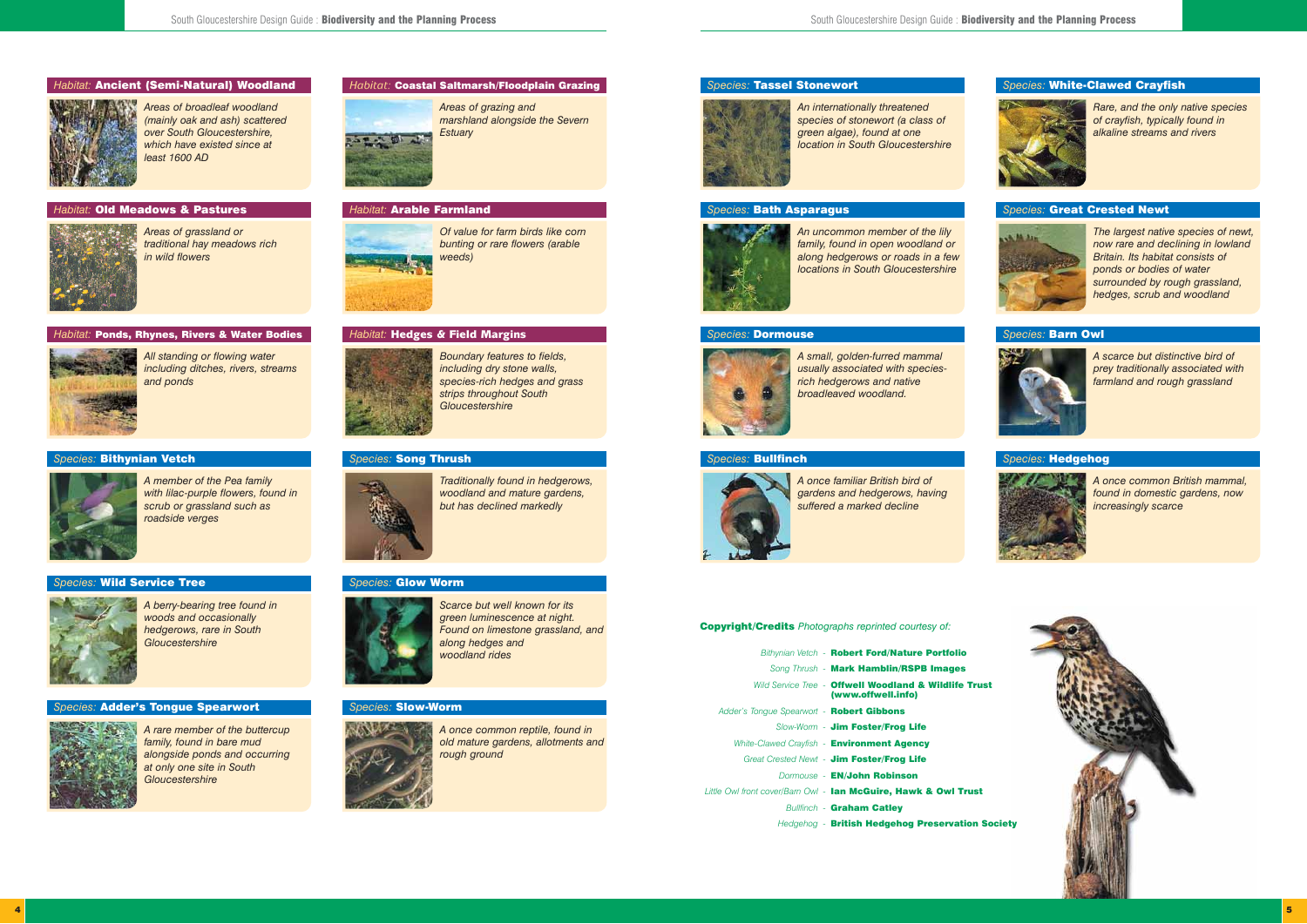## *Making a Planning Application*

Paragraph 4.93 of the Local Plan states that:

Where development will affect sites known to have, or potentially having, value for wildlife, South Gloucestershire Council will require an ecological survey to be carried out early on in the site planning process and to accompany all planning applications, whether outline or full.

*The presence of a protected species is regarded as a material consideration in determining planning applications (PPG paragraph 47). Where the Council has reasonable grounds for believing a site contains either nationally or internationally protected species of flora or fauna, or species or habitats listed in national, regional or local biodiversity action plans, applicants will be required to commission a survey or surveys to establish their presence and draw up proposals for measures to safeguard the nature conservation interest. Where species are nationally or internationally protected, copies of the report should be presented to English Nature as well as to the Council for comment. Where the proposals are considered inadequate planning permission will be refused'.*

#### Surveys

- *Must be carried out by suitably qualified, licensed and experienced persons e.g. a member of a recognised professional body or ecological institution*
- *Where protected species are involved, all survey work must be subject to the licensing provisions within the relevant legislation*
- *Must be carried out at an appropriate time and month of the year, in suitable weather conditions and use recognised surveying techniques*
- *Must be to a suitable and recognised level of detail and scope (e.g. Phase II NVC for grassland) and record and map the range of habitats and species of conservation value found on site*
- *Must include the results of a search of ecological data from the Bristol Regional Environmental Records Centre (contact details on back of leaflet)*
- *Must include an assessment of the likely effects of development on the nationally and locally important species and habitats recorded on site or in the locality*
- *Must identify measures to be taken to avoid impacting on the biodiversity of the site and in the locality, either directly or indirectly, both during construction and afterwards*
- *The Council will reject surveys or require additional surveys if the detail provided is deemed inadequate*
- *All applications to redevelop (particularly brick or stone) agricultural buildings, such as barns or stables, must be accompanied by a wildlife survey, including a survey for bats and birds*
- *Should include measures to benefit the wildlife recorded on site, particularly any protected species or those species or habitats listed on UK, regional or South Gloucestershire's own Biodiversity Action Plans*

Environmental impact assessments (EIA) are required for particular developments under the Town & Country Planning (Environmental Impact Assessment) (England and Wales) Regulations 1999. EIA enable a systematic assessment of a project's likely significant environmental effects to be made.The types of projects covered by EIA are listed in Schedule 1 and 2 of the Regulations. An EIA is only required for Schedule 2 projects if it is deemed likely to give rise to significant environmental effects.

### *Avoiding, Overcoming, Off-setting*

Wherever possible, development should firstly avoid impinging on any sites of interest for wildlife. Where development is to proceed, schemes should be designed sensitively and in such a way as to overcome any adverse effects on the species or habitat present by including features or habitat that will enable the wildlife on site to continue there.

As a last resort, creating suitable compensatory habitat might be appropriate to offset the impacts of development on the site's nature conservation interest. This would be required in advance of the loss of any existing habitat to allow it time to establish itself. Examples are provided in the next section.

Sites of national or international importance for nature conservation, such as Sites of Special Scientific Interest (SSI) or Special Protection Areas (SPA), are protected by law and covered by Local Plan Policies L7-L8. Many sites of local or regional nature conservation interest, such as Sites of Nature Conservation Interest (SNCIs) or Regionally Important Geological Sites (RIGS) are also protected under Local Plan Policy (L9).



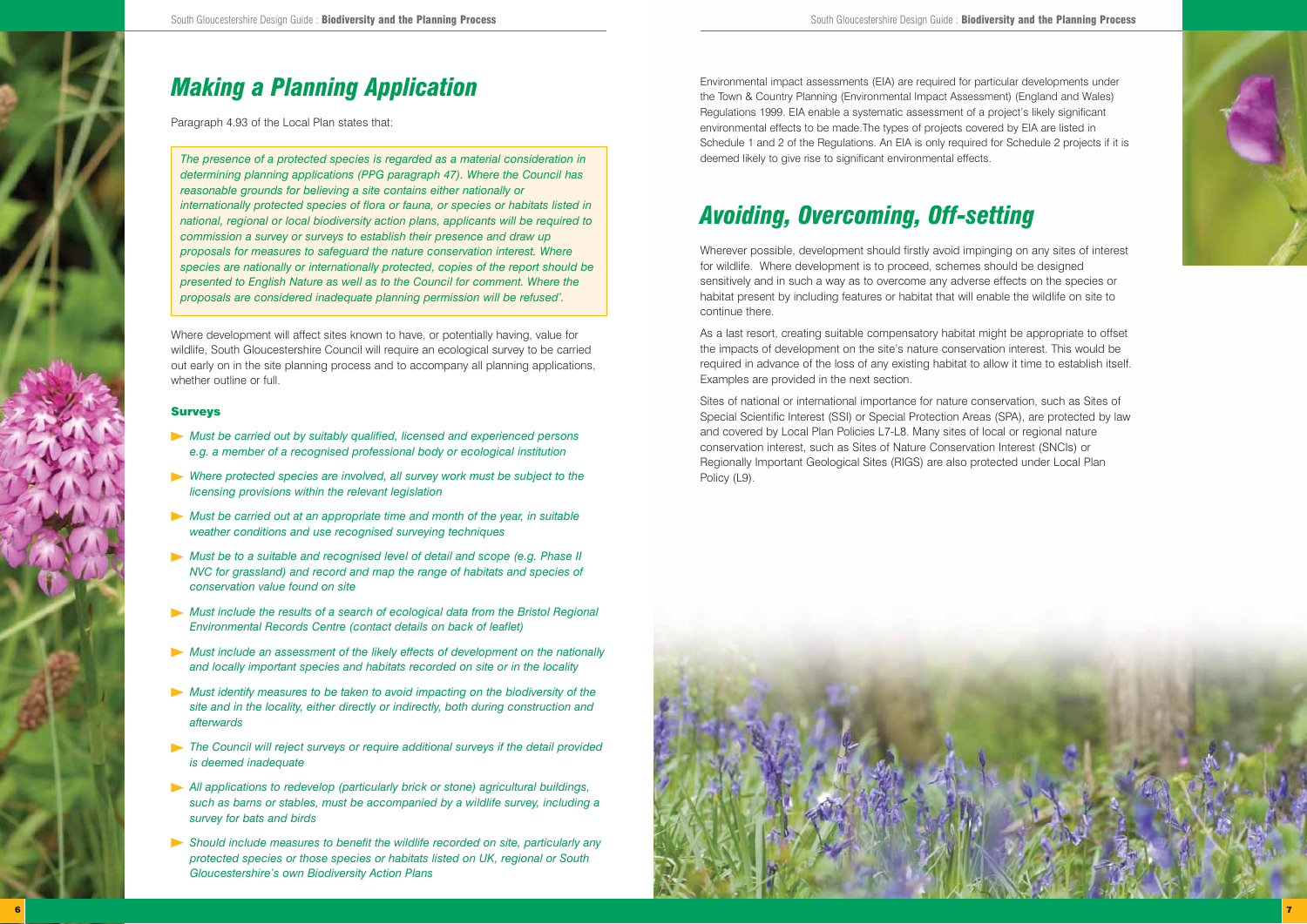

### *Converting Farm Buildings*

Where bats or breeding birds are present, the design of the conversion must include features that will enable it to continue to be used in the future *(e.g. by fitting a 'bat slate' or 'owl window')*. Work must be timed sympathetically *(e.g. the autumn, although even in the autumn, a licensed consultant will need to check sites for nesting barn owls)* to avoid disturbing wildlife during the more sensitive *(breeding)* months of the year'.

Note that the style, size and location of access points vary according to the species of bat. It is recommended that developers seek expert advice over the detailed design of bat access points, in consultation with English Nature and the Council Ecologist.

Please also refer to South Gloucestershire Council's Supplementary Planning Document (SPD) on 'Conversion of Farm Buildings'











Nesting sites should also be provided for other species of birds associated with agricultural buildings, such as swallows or house martins.

Details of nest boxes for a range of birds, including swallows, house martins or swifts can be found at the RSPB website *www.rspb.org.uk*

Further advice re the design, construction and siting of owl 'windows' or owl nest boxes can be found from the **Hawk & Owl Trust** – please see their website *www.hawkandowl.org*



The ecological survey is an important factor that must inform site planning and the detailed design of new development, including site layout, location of infrastructure, the timing of works and incorporation of design features. The Council will expect existing features of nature conservation value to be incorporated into the proposals for new development, including for example:

- *Retaining sufficient nature conservation habitat, such as ponds (along with surrounding areas of semi-natural habitat), watercourses, hedgerows, trees, grassland and woodland*
- *Retaining a sufficiently sized area of suitable habitat to support the protected/BAP species found on site and allow it to thrive*
- *Retaining continuous wildlife corridors, such as hedges and rough grassland, woodland, waterways and bank vegetation, arboreal links across paths (dormice) and other areas linking semi-natural habitat*
- *Retaining and enhancing mosaics of mixed habitat. For example, pockets or strips of mature scrub and wildflower-rich grassland alongside hedges to benefit birds and insect life: or rough grassland between ponds, woods and other open land to encourage use by reptiles and amphibians*
- *Effective and appropriate buffering of valuable habitat from buildings, structures, over and underground services, and general development work*
- *The species and mix of planting for nature conservation purposes must be native and appropriate to the character of the locality, its geology and soil type*
- *Work should be scheduled to take account of any seasonal constraints ('closed seasons') in law for protected species. For example, work affecting breeding birds should only occur outside the nesting season (generally March – August inclusive, although it is advisable to check for nests from mid-February onwards) to avoid potential offences under the Wildlife & Countryside Act 1981 (as amended) or Countryside & Rights of Way Act 2000*
- *All work directly or indirectly affecting nationally or internationally protected species of flora or fauna must adhere to the licensing provisions laid out in the relevant legislation*
- *Provisions for monitoring to ensure effectiveness of protective measures*
- *Lights and lighting schemes must be designed sensitively to avoid light spill on to features of nature conservation value*
- *Site clearance should only take place following an ecological survey and must be subject to any seasonal constraints in law (e.g. birds' breeding season) and the requirements of any relevant protect species licences*

*Development with a good network of semi-natural habitat running through it, consisting of scrub, grassland and a system of rhynes (ditches)*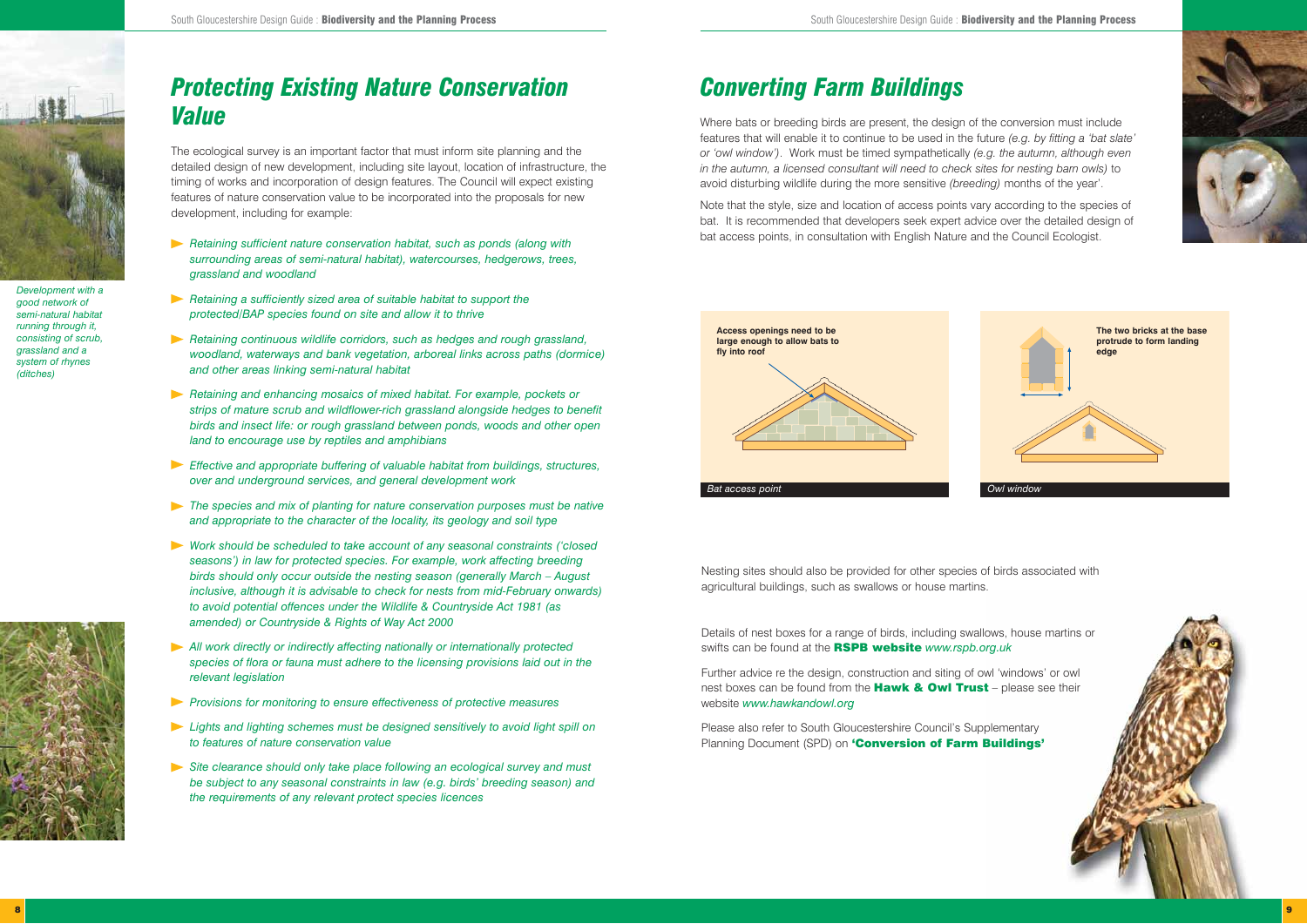

### *Providing Benefits for Wildlife*

The aim of all Biodiversity Action Plans (BAPs) is to not only conserve existing wildlife but to implement measures whereby it is able to grow and thrive as well. To that end, where a particular site is found to contain wildlife, particularly species protected in law or a species or habitat listed on either the national (UK) or regional BAPs or South Gloucestershire's own BAP, developers will be asked to contribute to the aims of the relevant Plan(s) by carrying out work to benefit it. Depending on the species or habitat present, this would include:

These measures will obviously depend on the species/habitat present, but might include:

- *Planting a new system of species-rich hedges*
- *Creating areas of flower-rich grassland, using natural regeneration or a green hay crop or seed mix appropriate to the geology and locality*
- *Improving waterways or their banks by, for example, re-profiling banks or creating meanders*
- *Creating new wildlife ponds or managing those that are neglected or overgrown Please see South Gloucestershire Council's Design Guide on Sustainable Drainage Systems (2002)*
- **Planting new areas of mixed, native species woodland including wild service tree**
- *Creating new banks of mixed, native species scrub*
- *A commitment towards the future management and/or monitoring of the features of interest on site*
- *Providing breeding opportunities for the particular species of fauna by way of nest boxes or design features in buildings for birds such as swallows, house martins or swifts: bat access points (see above): or dormouse nest boxes where these are known to occur (hedges or woodland).*
- *Protecting Existing Nature Conservation Value*
- *Creating log/rubble mounds to act as reptile hibernation sites*
- *Creating and maintaining wildlife corridors between existing or new areas of semi-natural habitat*

The agreed measures will form the basis of planning Conditions or a Section 106 Agreement as appropriate.

#### Protecting Wildlife During Construction

Even if retained within schemes, development can affect areas of on-site nature conservation value in a variety of ways. For example, site run-off reducing the quality of water in ponds or watercourses, vehicles turning on areas of species-rich grassland or stockpiling spoil/rubble alongside hedges/trees can all have a highly damaging affect. It is thus important that measures to safeguard the wildlife or habitat found on site are carefully planned and strictly enforced.

In the case of European Protected Species a development licence is required from DEFRA **before** work commences on the site.

Protective fencing must be erected around all wildlife features to be retained (such as ponds, trees, grassland, badger setts) before any work, including clearance, commences on site, although these measures should not be in such a way as to disrupt the breeding of the wildlife in question (e.g. preventing amphibian access to ponds). The type of fencing and its positioning must be specified as part of the planning application and agreed with the Council before any work is carried out. Any buildings or trees used by birds or bats must also be fenced off and left undisturbed until the agreed time of the year, subject to any licensing constraints or provisions.

## *Determining the Planning Application*

Planning consent will only be granted where the Council is satisfied that development can be successfully reconciled with the biodiversity of the site and its surroundings. This may require that the site be planned so that habitats and/or 'wildlife corridors' are protected. In addition, specific works or measures to conserve protect and/or benefit the species or habitat(s) present, may need to be agreed between developers and the Council, as well as any future management. This agreement will take the form of planning Conditions or a Section 106 Agreement attached to the Consent.

### *Licensing*

Development affecting a European protected species (i.e. a species listed under the 1994 Habitat Regulations) can only legally proceed if it has received consent (usually in the form of a licence) from the relevant licensing body under Regulation 44 of the Habitats Regulations. A licence will not be issued unless planning permission (Outline or otherwise) has been granted by the local authority.

*Where the phrase 'protected species' is used in the text it refers to those species protected under the Wildlife & Countryside Act 1981 (as amended), the Protection of Badgers Act 1992 and the Countryside and Rights of Way Act 2000. It also includes those European protected species listed on Annexes IV(a) and IV(b) of EC Directive 92/43/EEC ('the Habitats Directive 1992'), implemented in Britain by the Habitats Regulations 1994*

#### Survey Licences

Licences are required by the person(s) conducting surveys for protected species. Please contact English Nature's Species Licensing Service on **01733 455142** for details of species licensing and legislation.

#### Development Licences

This leaflet should be read in conjunction with the relevant environmental legislation and Local Plan policies.